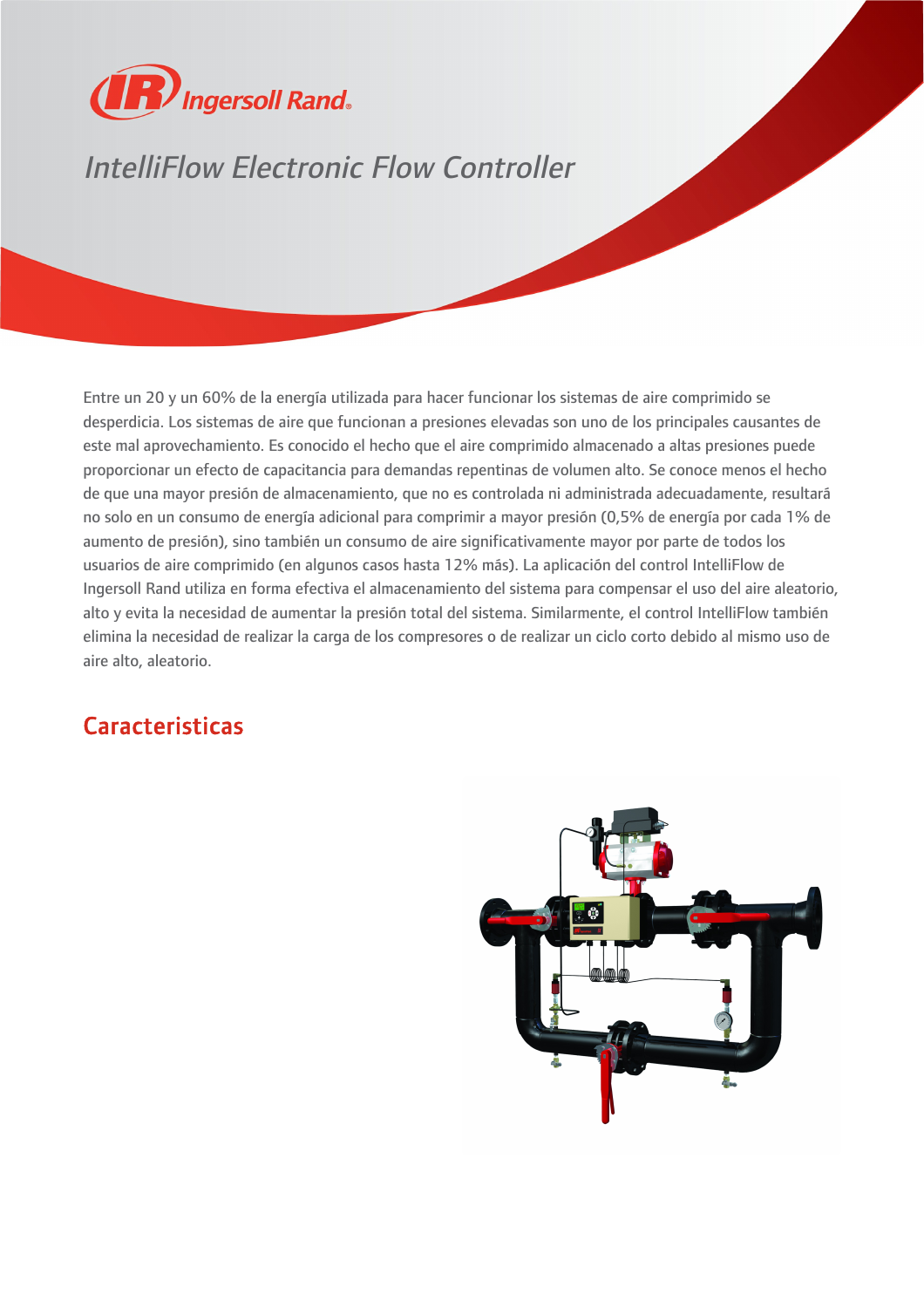

## Balancing Pressure Supply and Demand

Pressure instability, even a one-time pressure drop, frequently causes operators to elevate air pressure. But this fix also increases the air consumption of all poorly regulated processes…including the leak rate! For example, in a nominal 100 psig air system, a 15 psig increase in pressure will use approximately 10-12% more compressed air, PLUS use 7.5% more energy to compress. Installing an IntelliFlow controller, combined with proper storage and control, will provide a capacitance (stored energy) effect for sudden high volume system demands, eliminating the energy and maintenance costs associated with elevating the pressure… and adding profit to the bottom line!

The IntelliFlow constantly monitors the demand of air pressure and dynamically adjusts to utilize storage, increase volume

flow and stabilize pressure as needed (A).

IntelliFlow can also prioritize and protect critical processes or zones in the air system. Many systems have pressure critical processes, which can stop working or create waste if the pressure drops below a minimum level. IntelliFlow's backpressure control (B) ensures the proper pressure prioritization to prevent this problem.

In addition, IntelliFlow's "Combination Control" automatically switches control between forward system control and

backpressure priority control (C) based on user defined set points.

Features:

- High capacity, low pressure drop
- 3-valve manual bypass with fittings
- Forward, backpressure and combination control
- Electronic control (standard)
- Mounted c-UL NEMA 12 panel
- Multiple pressure set points
- Auxiliary contacts
- Mounted dual pressure sensors
- Network communication ready
- X-Series visualization ready
- Complete mounted & wired assembly